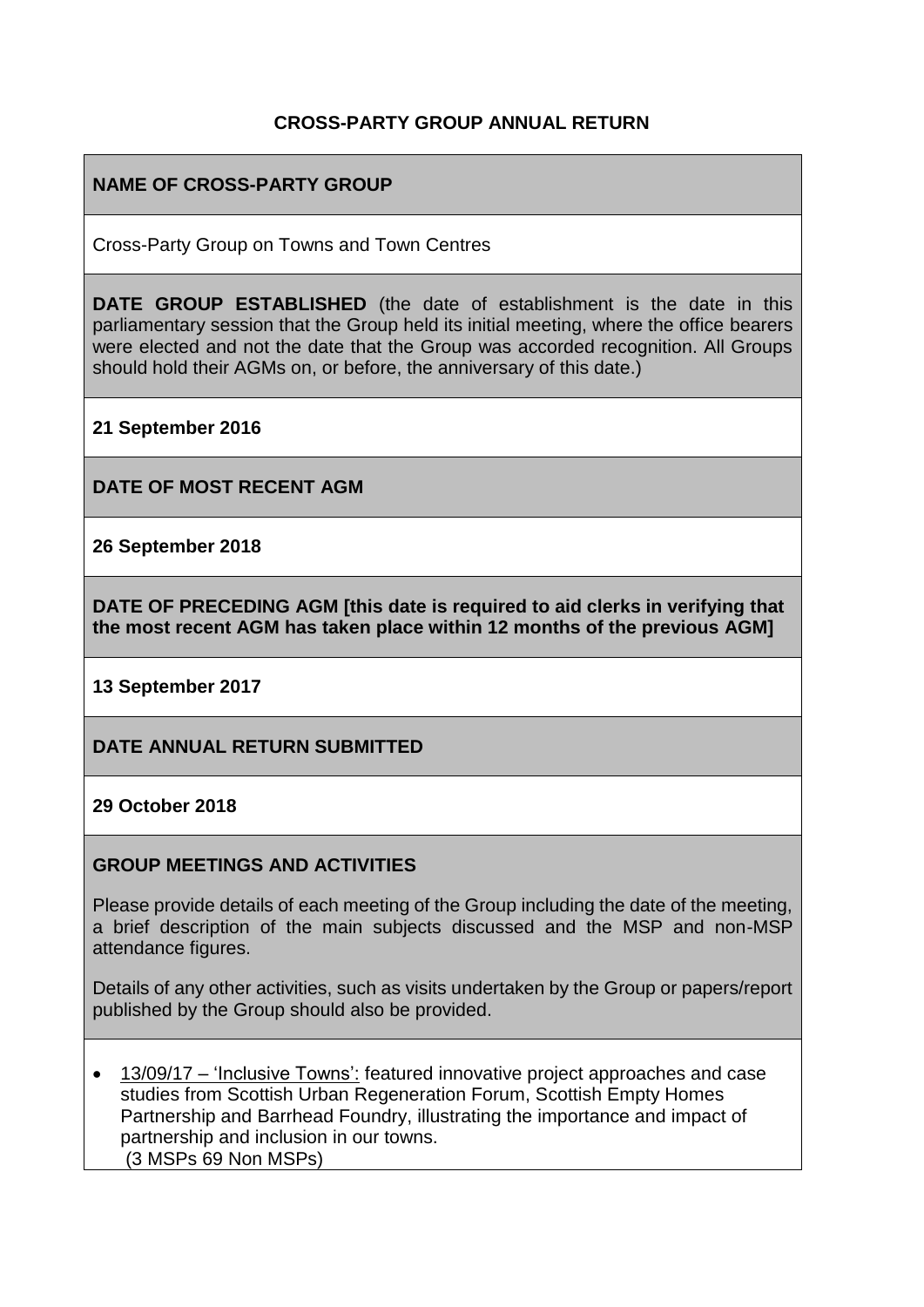- 6/12/17 Towns More than a Retail Economy: Discussed the Town Centre Action Plans and ways in which towns are centred on other uses – public services, housing, culture and creativity. Featuring, Abellio ScotRail, ABB Scotland and The Melting Pot.
- 14/3/18 'Young People and Towns': As part of the Year of Young People 2018, the meeting featured ways in which young people are engaging with towns and town centres. Featuring, ATCM, Children's Parliament, Global Treasure Apps, Young Enterprise Scotland and PAS.
- 13/6/18 'The Future Living, Low Carbon, Digital': The meeting gave an overview of the future of towns, incorporating Scotland's Towns current projects. Featuring, Architecture + Design Scotland, Scottish Power Energy Networks, Kirkcaldy4All BID and Destination 66.
- 26/9/18 'Towns The Evening Economy': Gave an overview of perspectives on addressing challenges and benefits of the evening economy. Featuring, Aberdeen Inspired BID, Scottish Business Resilience Centre, Scottish Grocers Federation.

The Group also hosted the Annual Small Towns Parliamentary Reception, on 5/10/17, welcoming the Minister for Local Government and Housing, Kevin Stewart MSP.

Also noteworthy is the STP's MSP Connector Programme which ran throughout summer 2018 recess and saw a great number of MSPs visit community and business interests across Scotland's towns.

## **MSP MEMBERS OF THE GROUP**

Please provide names and party designation of all MSP members of the Group.

George Adam (SNP)

Jackie Baillie (Lab)

Neil Bibby (Lab)

Jenny Gilruth (SNP)

Rachael Hamilton (Con)

Daniel Johnson (Lab)

Alison Johnstone (Green)

Gordon Lindhurst (Con)

Angus MacDonald (SNP)

Gillian Martin (SNP)

Willie Rennie (LibDem)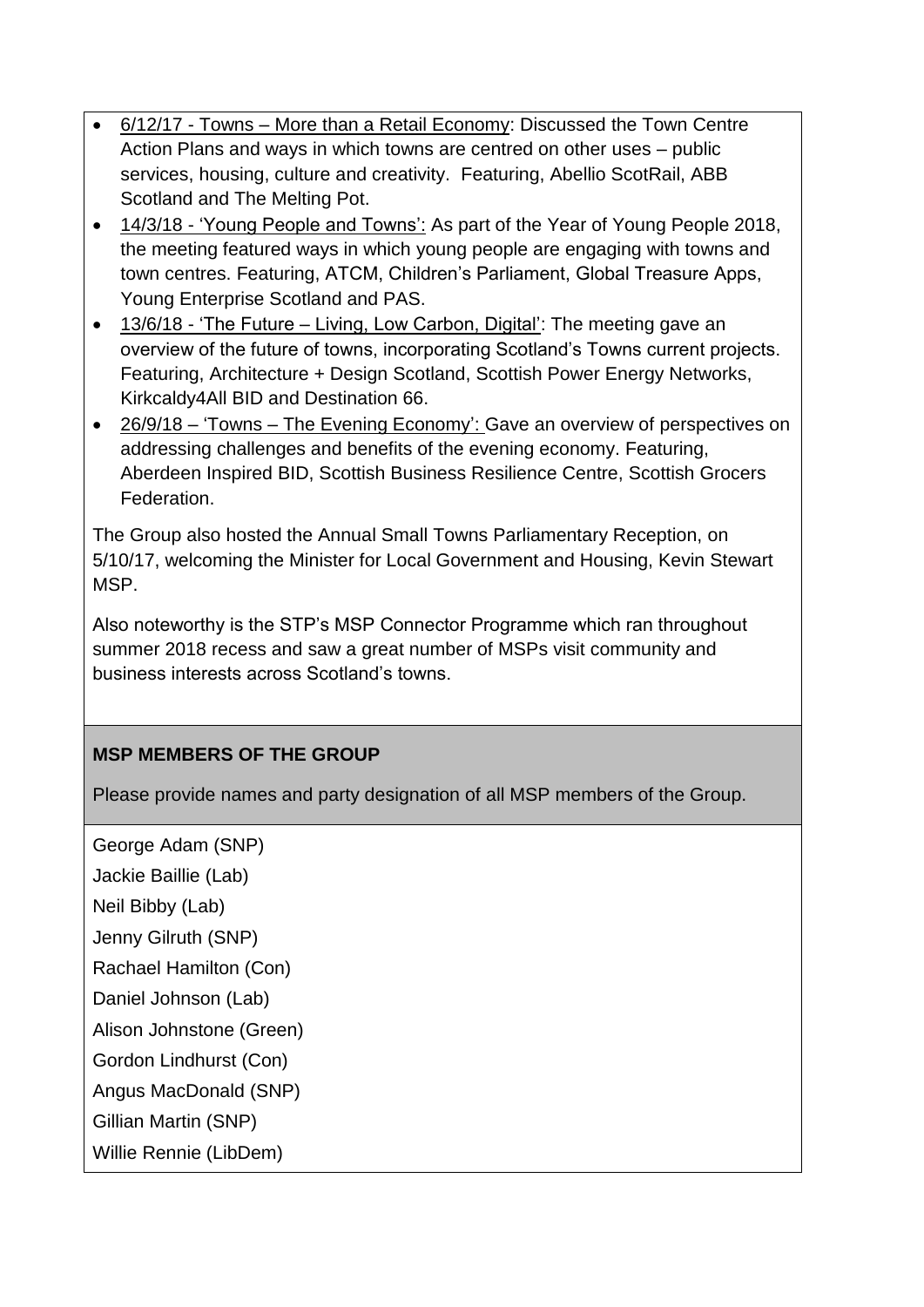John Scott (Con) Graham Simpson (Con) Andy Wightman (Green)

#### **NON-MSP MEMBERS OF THE GROUP**

For organisational members please provide only the name of the organisation, it is not necessary to provide the name(s) of individuals who may represent the organisation at meetings of the Group.

| Individuals | <b>Matt Aitken</b>    |
|-------------|-----------------------|
|             | Simon Baldwin         |
|             | Valentina Bold        |
|             | Raymond Boyle         |
|             | Maggie Broadley       |
|             | <b>Tom Campbell</b>   |
|             | Louise Casenave       |
|             | <b>Vivien Collie</b>  |
|             | John Corbett          |
|             | <b>Gillian Cowell</b> |
|             | <b>Scott Davidson</b> |
|             | Peter de Vink         |
|             | <b>Andrew Dixon</b>   |
|             | lan Fowell            |
|             | Malcolm Fraser        |
|             | <b>Ros Halley</b>     |
|             | Derek Harper          |
|             | Jianfeng Huang        |
|             | <b>Steve Hunt</b>     |
|             | <b>Colin Kelly</b>    |
|             | Peter Liddell         |
|             | Roseanne MacKay       |
|             | <b>Ross Martin</b>    |
|             | Eva Milroy            |
|             | Sean McLaughlan       |
|             | <b>Brian McLeish</b>  |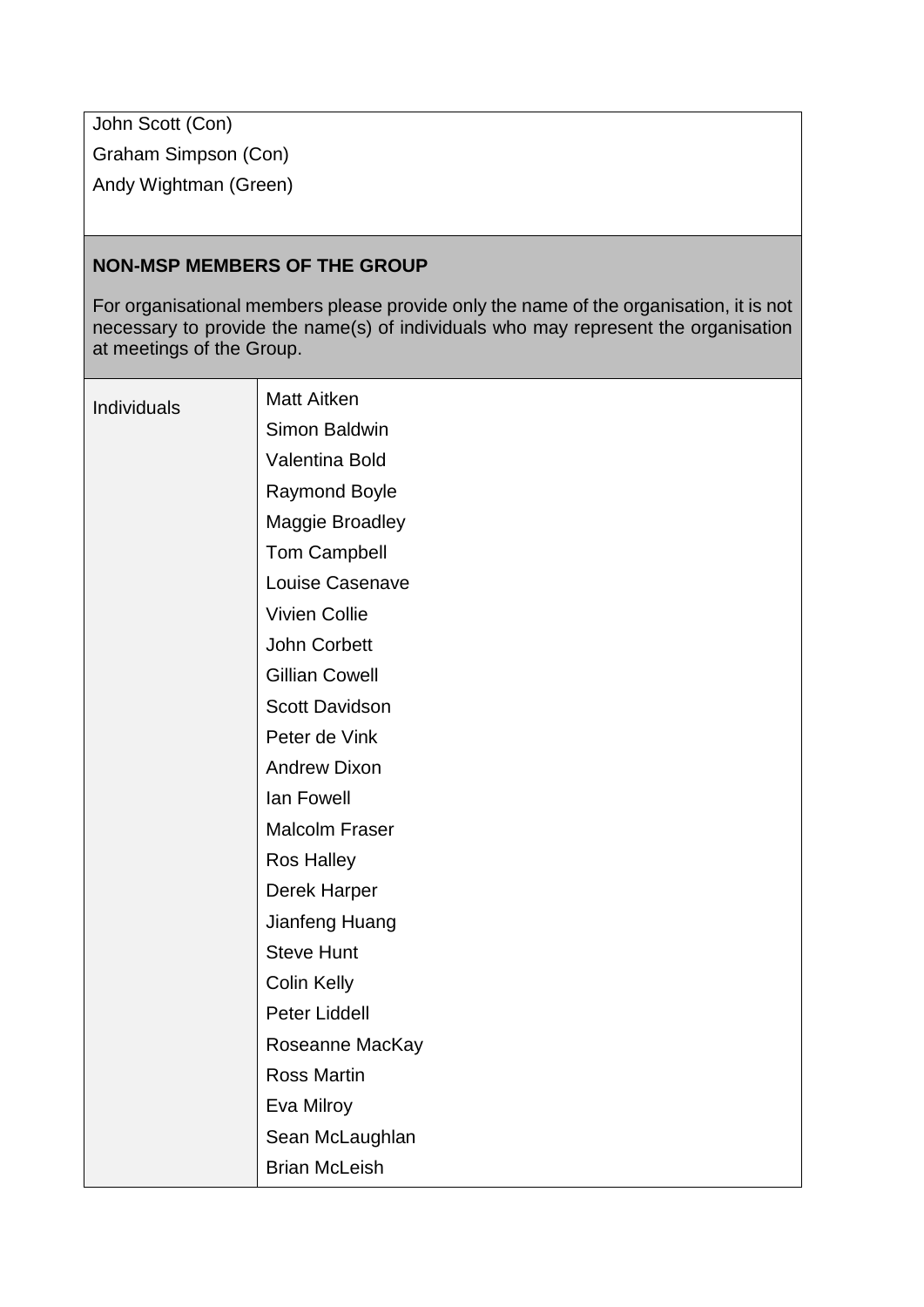|               | <b>Rurigdh McMeddes</b>                 |
|---------------|-----------------------------------------|
|               | <b>Dianne Miller</b>                    |
|               | <b>Willie Miller</b>                    |
|               | Ben Murray                              |
|               | <b>Dennis Rodwell</b>                   |
|               | Angus Ross                              |
|               | <b>David Russell</b>                    |
|               | <b>Bill Sadler</b>                      |
|               | <b>Tom Sneddon</b>                      |
|               | <b>Phil Sykes</b>                       |
|               | <b>James Trolland</b>                   |
|               | <b>Sunil Varu</b>                       |
|               | <b>Michael Vickers</b>                  |
|               | Derek Wilson                            |
|               | Nick Wright                             |
|               |                                         |
| Organisations | 802 Works                               |
|               | Architecture + Design Scotland          |
|               | <b>ABB Scotland</b>                     |
|               | Aberdeenshire Council                   |
|               | <b>Alliance Boots</b>                   |
|               | <b>Alloa Town Centre BID</b>            |
|               | Angus Council                           |
|               | Argyll and Bute Council                 |
|               | Association of Town and City Management |
|               | <b>Barrhead BID</b>                     |
|               | <b>Big Lottery Fund</b>                 |
|               | <b>Boston Networks</b>                  |
|               | ВT                                      |
|               | <b>Built Environment Forum Scotland</b> |
|               | Business in the Community Scotland      |
|               | Can Do Places                           |
|               | Carnegie UK Trust                       |
|               | <b>Charity Retail Association</b>       |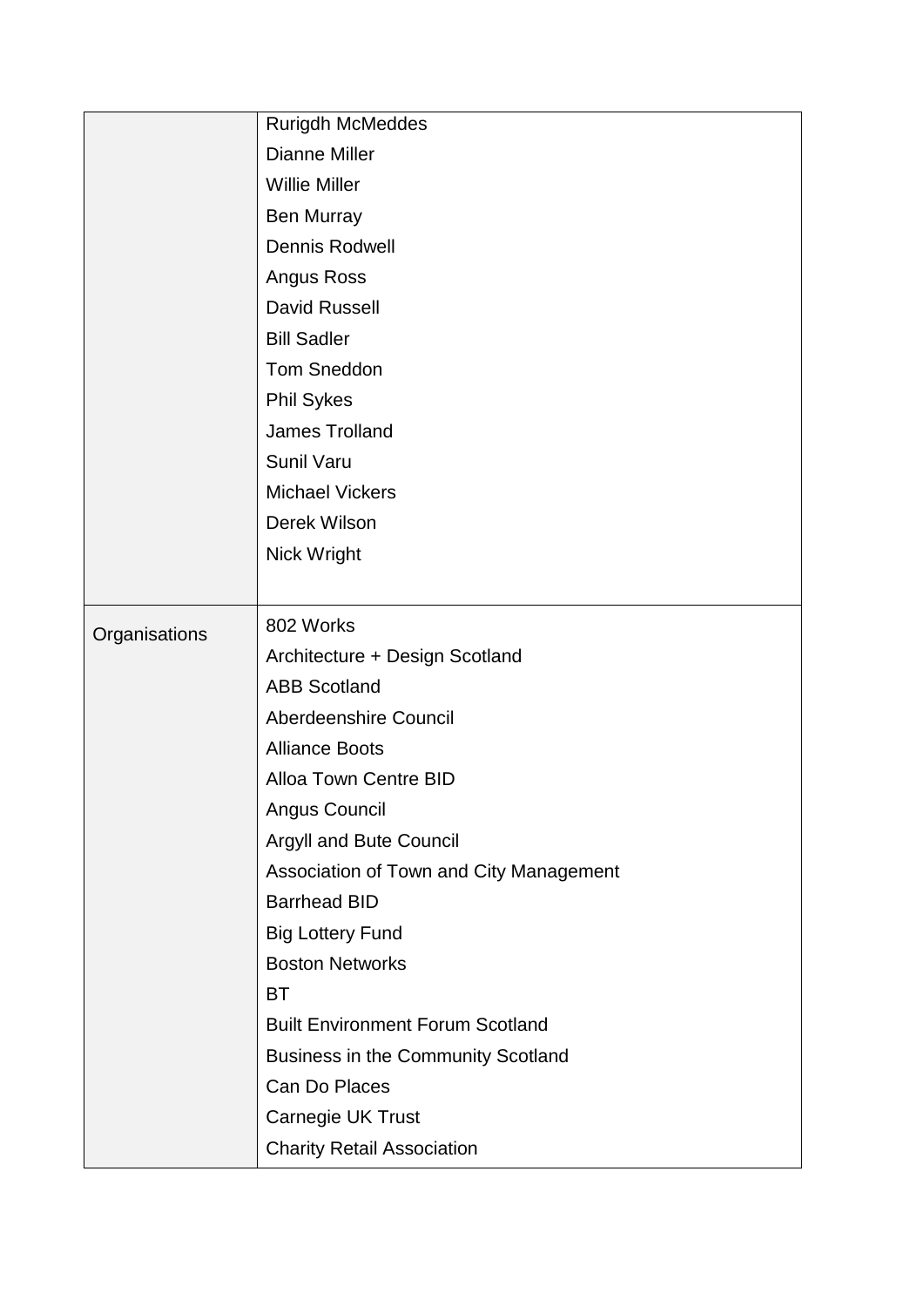| City of Edinburgh Council                        |
|--------------------------------------------------|
| <b>CityFibre</b>                                 |
| <b>CGI</b>                                       |
| <b>Colliers International</b>                    |
| <b>Crieff BID</b>                                |
| <b>Cupar and North Fife Tourism Association</b>  |
| <b>Cupar Development Trust</b>                   |
| <b>Currie Brown</b>                              |
| <b>Cycling Scotland</b>                          |
| <b>Development Trusts Association Scotland</b>   |
| Dods                                             |
| <b>Dundee City Council</b>                       |
| <b>Dunfermline Delivers</b>                      |
| <b>East Ayrshire Council</b>                     |
| <b>East Dunbartonshire Council</b>               |
| <b>East Kilbride Shopping Centre</b>             |
| <b>East Lothian Council</b>                      |
| <b>East Renfrewshire Council</b>                 |
| <b>Economic Development Association Scotland</b> |
| <b>Energy Edge</b>                               |
| <b>Falkirk Council</b>                           |
| <b>Falkirk Delivers</b>                          |
| <b>Federation of Master Builders</b>             |
| <b>Fife Council</b>                              |
| Fort William Town Team                           |
| FreshAyr                                         |
| <b>FSB Scotland</b>                              |
| <b>Future Hawick</b>                             |
| <b>Fyne Futures</b>                              |
| <b>Glasgow City Council</b>                      |
| <b>Global Treasure App</b>                       |
| <b>Grampian Housing</b>                          |
| <b>Granton Improvement Society</b>               |
| <b>Halliday Fraser Munro</b>                     |
| <b>Highland Council</b>                          |
|                                                  |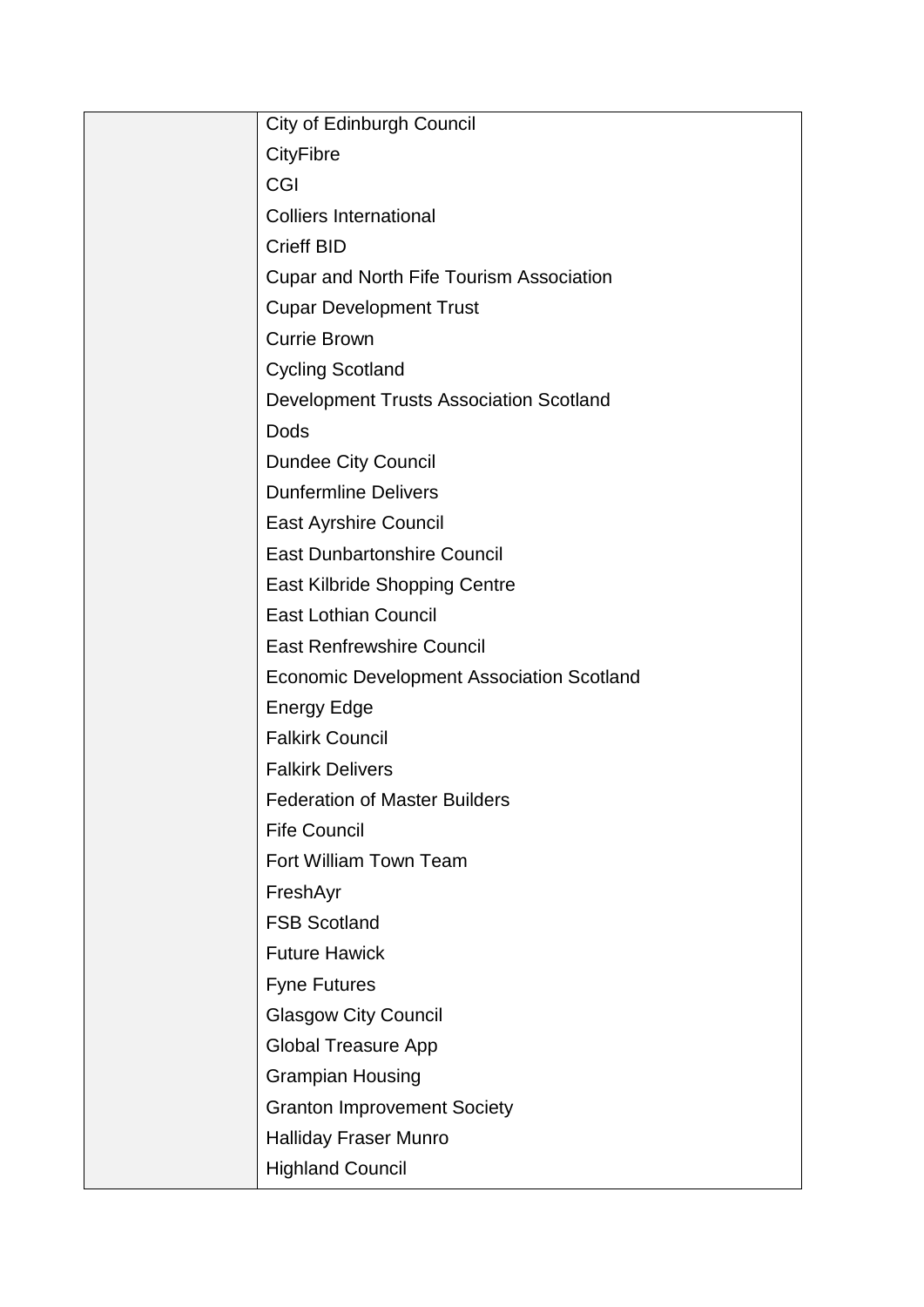| <b>Highlands and Islands Enterprise</b>             |
|-----------------------------------------------------|
| <b>Historic Environment Scotland</b>                |
| Institute of Retail Studies, University of Stirling |
| Interface                                           |
| Intu Properties                                     |
| <b>Keep Scotland Beautiful</b>                      |
| <b>Kingsgate Shopping Centre</b>                    |
| Kirkcaldy4All                                       |
| <b>Ladbrokes Coral</b>                              |
| <b>Lanark Community Council</b>                     |
| <b>Langbank Community Council</b>                   |
| <b>Living Streets</b>                               |
| Loop Connections                                    |
| <b>Lloyds TSB Foundation</b>                        |
| <b>Miconex</b>                                      |
| Melrose Living                                      |
| <b>Moffat and District Community</b>                |
| <b>Motherwell Town Centre</b>                       |
| <b>Museums Galleries Scotland</b>                   |
| <b>Natural Power</b>                                |
| <b>Newmilns Regeneration Association</b>            |
| <b>North Lanarkshire Council</b>                    |
| One Dalkeith                                        |
| Pagoda Porter Novelli                               |
| <b>Paisley First BID</b>                            |
| Paths for All                                       |
| People Scotland                                     |
| <b>Perth and Kinross Council</b>                    |
| PJ Leggate                                          |
| <b>Planning Aid Scotland</b>                        |
| <b>Prestwick Community Council</b>                  |
| <b>Real Retail Solutions</b>                        |
| <b>Renfrewshire Council</b>                         |
| <b>Retailers Against Crime</b>                      |
| <b>RICS</b>                                         |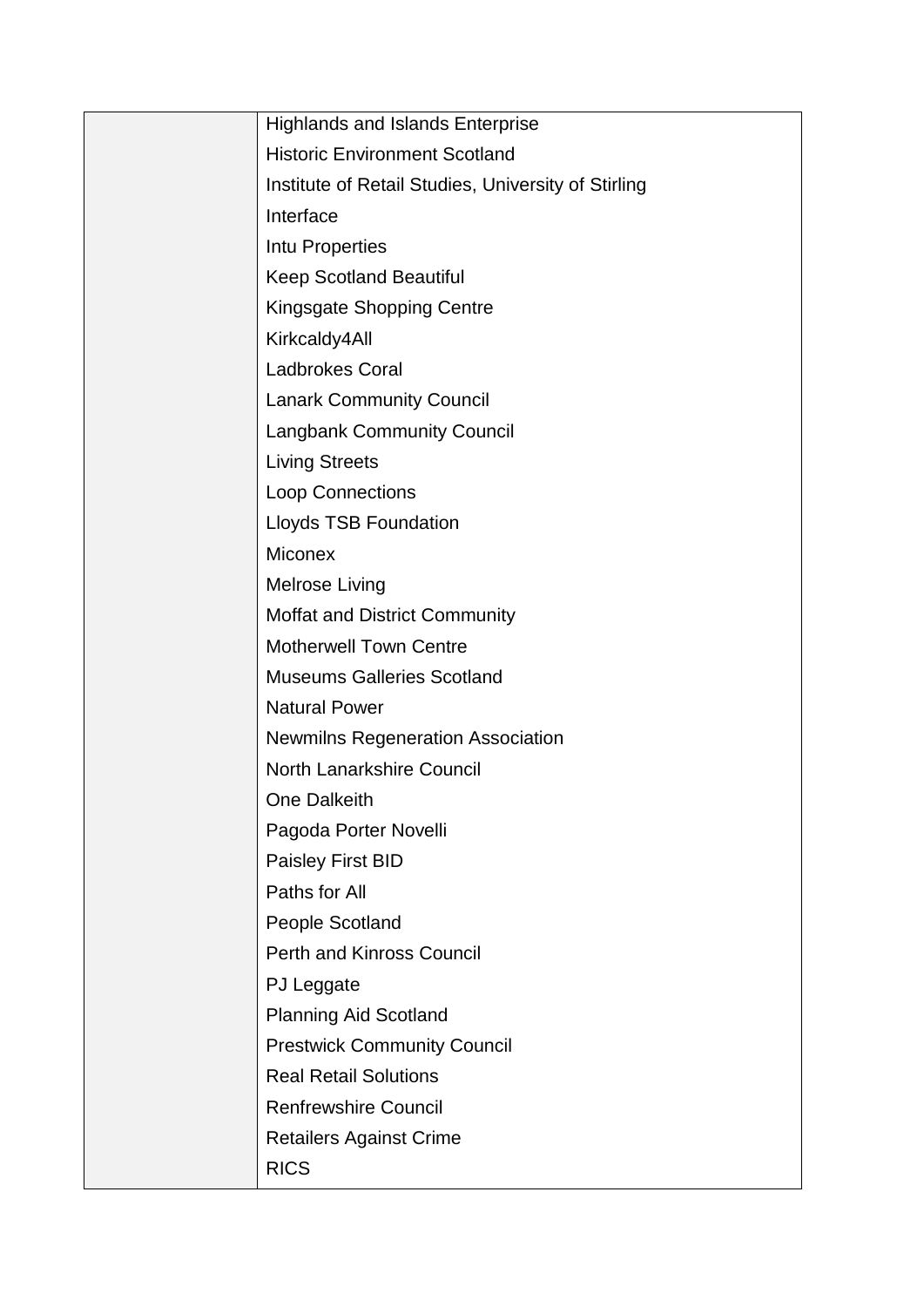| <b>RTPI</b>                                            |
|--------------------------------------------------------|
| <b>Scotland's Rural College</b>                        |
| Scotland's Towns Partnership - secretary               |
| <b>Scottish Borders Council</b>                        |
| <b>Scottish Business Resilience Centre</b>             |
| <b>Scottish Chambers of Commerce</b>                   |
| <b>Scottish Empty Homes Partnership</b>                |
| <b>Scottish Futures Trust</b>                          |
| <b>Scottish Grocers Federation</b>                     |
| <b>Scottish Power Energy Networks</b>                  |
| <b>Scottish Retail Consortium</b>                      |
| <b>Scottish Small Towns Group</b>                      |
| South Ayrshire Council                                 |
| South Lanarkshire Council                              |
| <b>Stirling BID</b>                                    |
| <b>Stirling Council</b>                                |
| <b>Stranraer Conservation Area Regeneration Scheme</b> |
| <b>SURF</b>                                            |
| <b>Sustrans Scotland</b>                               |
| <b>TACTRAN</b>                                         |
| The Democratic Society Scotland                        |
| The Retailer Group                                     |
| <b>Transform Scotland</b>                              |
| <b>USDAW</b>                                           |
| Vale of Leven Trust                                    |
| VisitScotland                                          |
| <b>Voluntary Action Fund</b>                           |
| <b>Weber Shandwick</b>                                 |
| West End BID                                           |
| <b>West Lothian Council</b>                            |
| <b>William Hill</b>                                    |
| <b>WSP</b>                                             |
|                                                        |

**GROUP OFFICE BEARERS**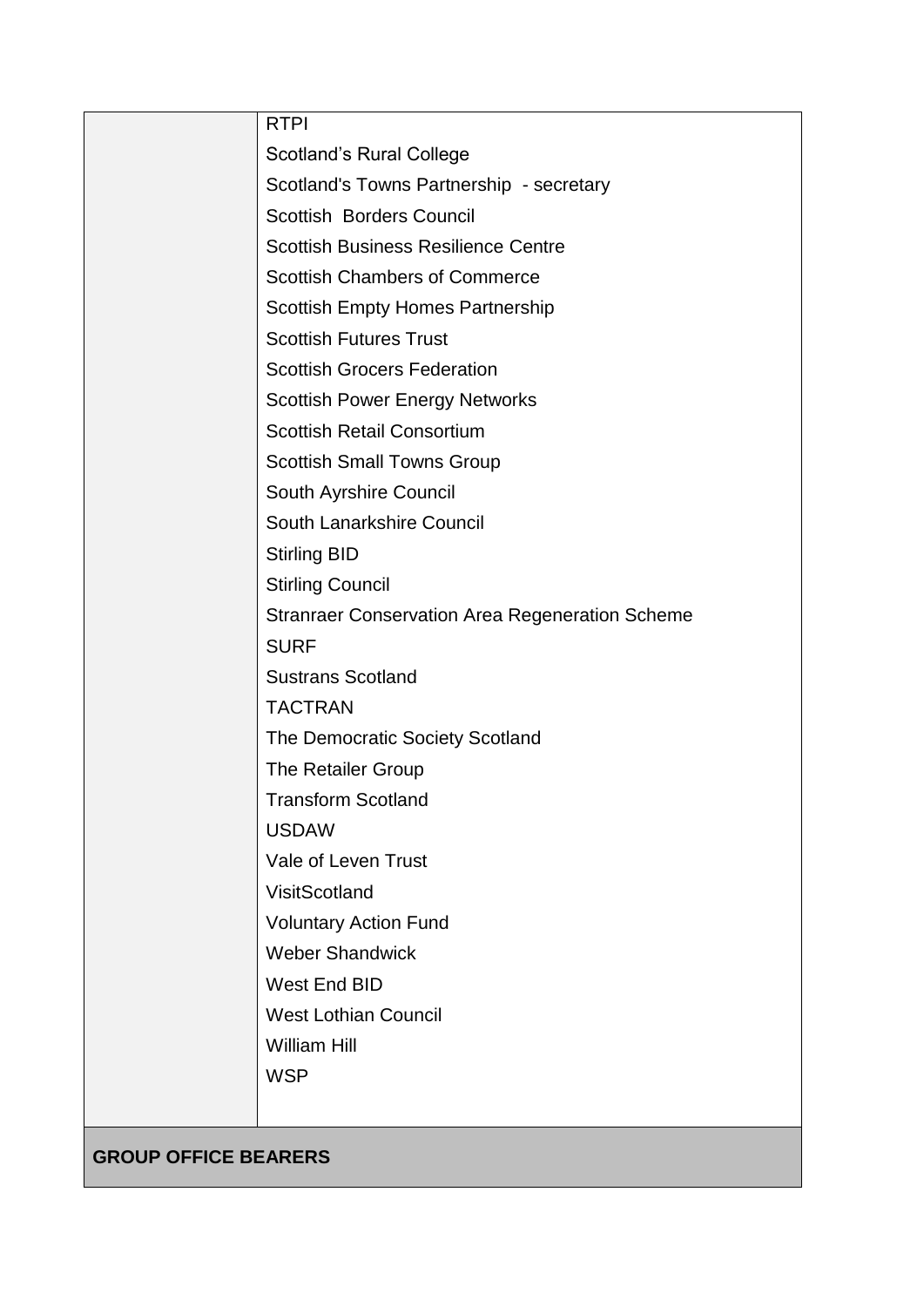Please provide names for all office bearers. The minimum requirement is that two of the office bearers are MSPs and one of these is Convener – beyond this it is a matter for the Group to decide upon the office bearers it wishes to have. It is permissible to have more than one individual elected to each office, for example, co-conveners or multiple deputy conveners.

| Convener               | John Scott (Con)                          |
|------------------------|-------------------------------------------|
| <b>Deputy Convener</b> | Neil Bibby (Lab)<br>Gillian Martin (SNP)  |
| Secretary              | Elaine Bone, Scotland's Towns Partnership |
| <b>Treasurer</b>       | Elaine Bone, Scotland's Towns Partnership |

## **FINANCIAL BENEFITS OR OTHER BENEFITS RECEIVED BY THE GROUP**

Please provide details of any financial or material benefit(s) received from a single source in a calendar year which has a value, either singly or cumulatively, of more than £500. This includes donations, gifts, hospitality or visits and material assistance such as secretariat support.

Details of material support should include the name of the individual providing support, the value of this support over the year, an estimate of the time spent providing this support and the name of the organisation that this individual is employed by / affiliated to in providing this support.

Groups should provide details of the date on which the benefit was received, the value of the benefit and a brief description of the benefit.

If the Group is not disclosing any financial information please tick the box to confirm that the Group has considered the support received, but concluded it totalled under the threshold for disclosure (£500).

Scotland's Towns Partnership Total value of support - £1,900

Breakdown:

Secretary duties (Scotland's Towns executives) to the value of £1,900 for 10 days work for the managing all communications with office bearers, members, speakers, supporters; planning agendas and related arrangements; attendance and Minute taking and digital communications for four CPG meetings/activities, AGM and an Office Bearers meeting; and fulfilling Code of Conduct and Best Practice requirements.